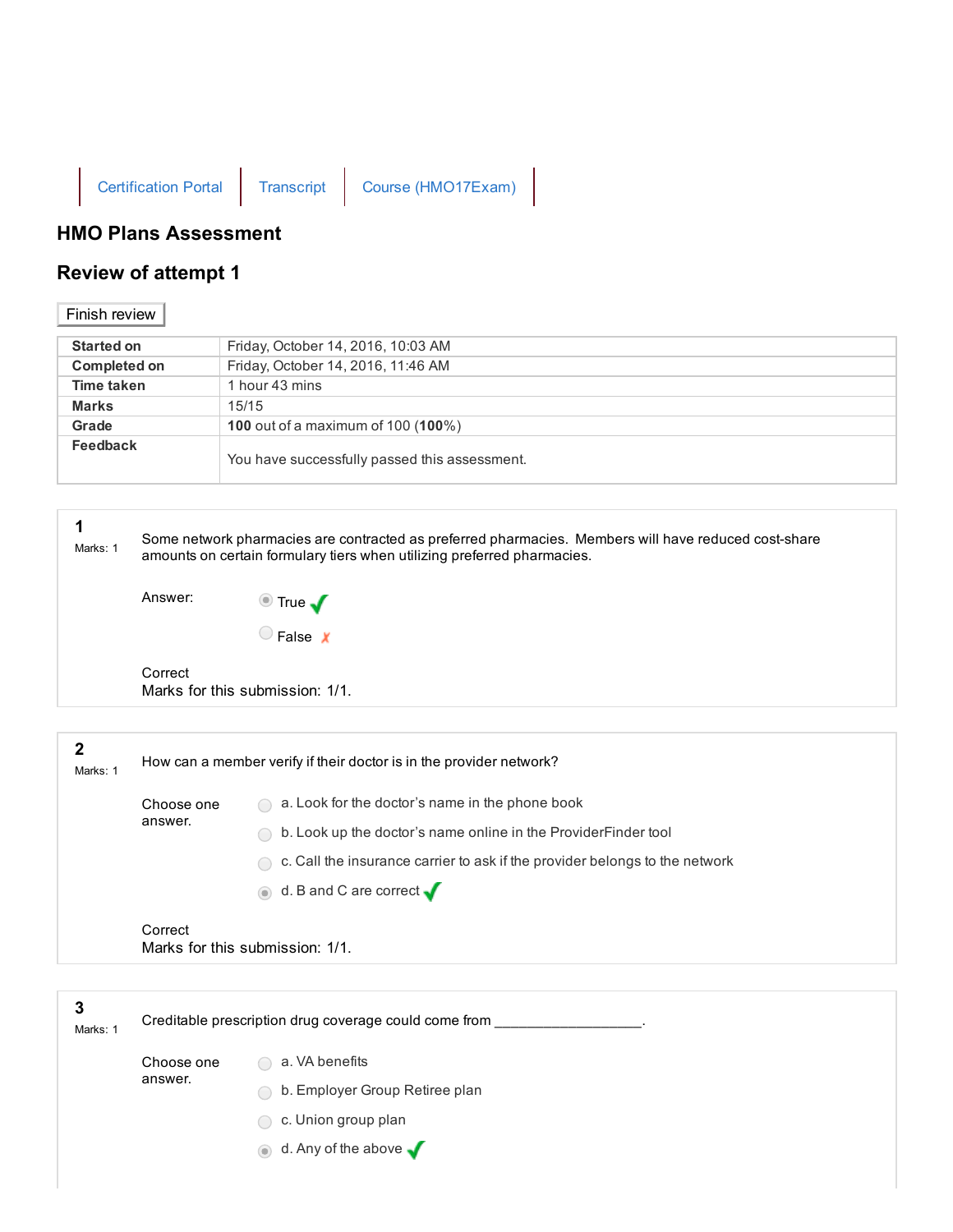| 4<br>Marks: 1 | Which of the following is NOT an option to use as a pharmacy? |                                   |
|---------------|---------------------------------------------------------------|-----------------------------------|
|               | Choose one<br>answer.                                         | a. Long-term care pharmacy        |
|               |                                                               | b. Mail order pharmacy            |
|               |                                                               | c. Retail pharmacy                |
|               |                                                               | d. Canadian pharmacy v<br>$\odot$ |
|               | Correct                                                       | Marks for this submission: 1/1.   |
|               |                                                               |                                   |

| ີວ<br>Marks: 1 | The beneficiary must continue to pay the Medicare Part B premium in order to be eligible for the HMO plan. |                                                                                             |  |
|----------------|------------------------------------------------------------------------------------------------------------|---------------------------------------------------------------------------------------------|--|
|                | Answer:                                                                                                    | $\bullet$ True $\blacktriangledown$                                                         |  |
|                |                                                                                                            | False x                                                                                     |  |
|                | Correct                                                                                                    | Marks for this submission: 1/1.                                                             |  |
|                |                                                                                                            |                                                                                             |  |
| 6<br>Marks: 1  |                                                                                                            | Prescription drug costs under Part D do not apply toward the medical out-of-pocket maximum: |  |

 $\bigcirc$  False  $\chi$ Correct

Answer:  $\bullet$  True  $\bullet$ 

Marks for this submission: 1/1.

|          | A drug can either fall under Part B or Part D benefits. It cannot be covered under both. |
|----------|------------------------------------------------------------------------------------------|
| Marks: 1 |                                                                                          |
|          |                                                                                          |

Answer: True  $\bigcirc$  False  $\boldsymbol{x}$ 

Correct Marks for this submission: 1/1.

8

 $\rightarrow$ 

Marks: 1 If a beneficiary is enrolled in an MA-only HMO and they also sign up for a PDP plan, they will be automatically dropped from their MA plan.

Answer: True

 $\bigcirc$  False  $\chi$ 

Correct Marks for this submission: 1/1.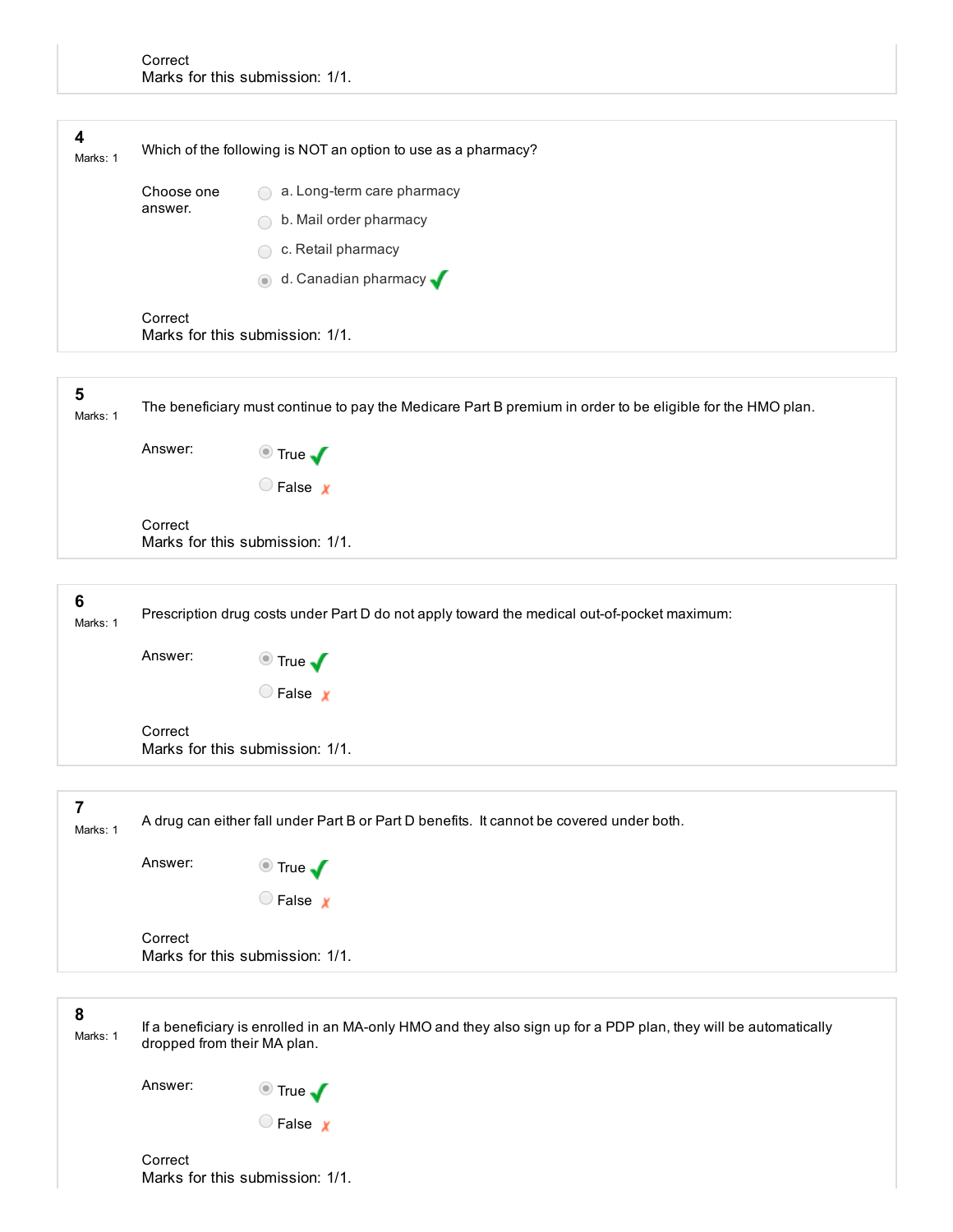| 9<br>Marks: 1  | Which of the following statements regarding eligibility criteria for Medicare Advantage HMO plans is true? |                                                                                                                                                                                                                                                                                                                                            |  |
|----------------|------------------------------------------------------------------------------------------------------------|--------------------------------------------------------------------------------------------------------------------------------------------------------------------------------------------------------------------------------------------------------------------------------------------------------------------------------------------|--|
|                | Choose one                                                                                                 | a. The enrollee must be entitled to Part A and enrolled in Part B                                                                                                                                                                                                                                                                          |  |
|                | answer.                                                                                                    | b. The enrollee must reside in the MA plan's service area                                                                                                                                                                                                                                                                                  |  |
|                |                                                                                                            | c. The enrollee must not have End Stage Renal Disease. Note: Individuals who develop<br>ESRD while enrolled in a health plan (e.g., a commercial or group health plan, or a<br>Medicaid plan) offered by the MA organization, are eligible to enroll during their initial<br>enrollment period in an MA plan offered by that organization. |  |
|                |                                                                                                            | d. All of the above statements are true. $\sqrt{\phantom{a}}$                                                                                                                                                                                                                                                                              |  |
|                | Correct                                                                                                    | Marks for this submission: 1/1.                                                                                                                                                                                                                                                                                                            |  |
|                |                                                                                                            |                                                                                                                                                                                                                                                                                                                                            |  |
| 10<br>Marks: 1 | plan's network. This is called a                                                                           | In most situations, the PCP must give approval in advance before the member can see other providers in the                                                                                                                                                                                                                                 |  |

| Choose one | a. Coordination notice<br>$\sim$   |
|------------|------------------------------------|
| answer.    | b. Green light<br>$\sqrt{2}$       |
|            | $\bullet$ c. Referral $\bullet$    |
|            | d. None of the above<br>$\sqrt{2}$ |
| Correct    |                                    |

Marks for this submission: 1/1.

| 11<br>Marks: 1 | A medical             | is defined as "when you believe that your health is in serious danger." |
|----------------|-----------------------|-------------------------------------------------------------------------|
|                | Choose one<br>answer. | a. Appointment<br>$( \ )$                                               |
|                |                       | b. Emergency<br>$\odot$                                                 |
|                |                       | c. Claim<br>∩                                                           |
|                |                       | d. None of the above<br>$\bigcirc$                                      |
|                | Correct               | Marks for this submission: 1/1.                                         |

| 12<br>Marks: 1 | Coinsurance is defined as: |                                            |  |
|----------------|----------------------------|--------------------------------------------|--|
| answer.        | Choose one                 | a. A fixed dollar amount                   |  |
|                |                            | $\bullet$ b. A percentage $\bullet$        |  |
|                |                            | c. A secondary insurance plan<br>$\bigcap$ |  |
|                |                            | d. None of the above<br>$\bigcirc$         |  |
|                | Correct                    | Marks for this submission: 1/1.            |  |